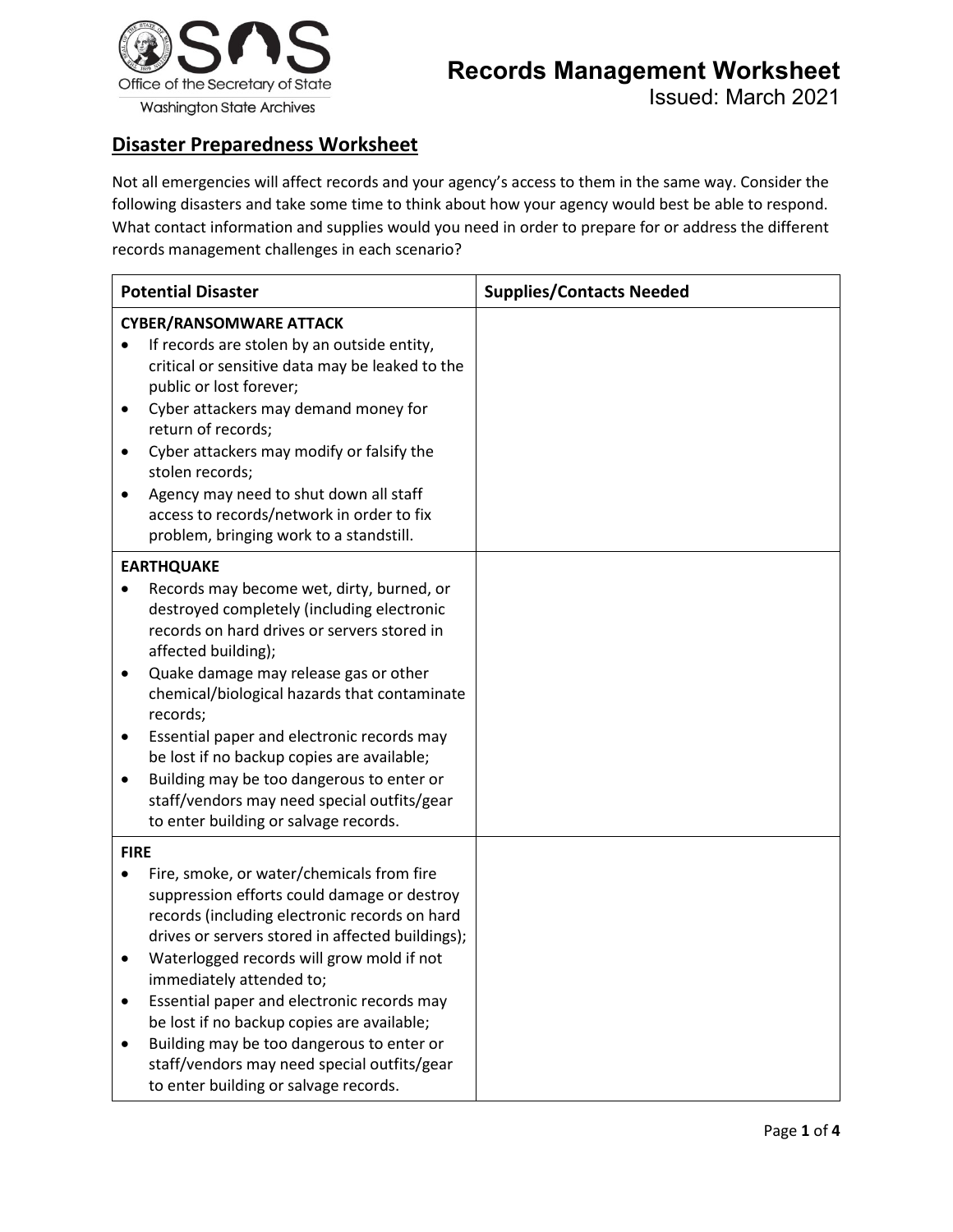

## **Records Management Worksheet**

Issued: March 2021

| <b>Potential Disaster</b>                                                                                                                                                                                                                                                                                                                                                                                                                                                                                                                                                                                             | <b>Supplies/Contacts Needed</b> |
|-----------------------------------------------------------------------------------------------------------------------------------------------------------------------------------------------------------------------------------------------------------------------------------------------------------------------------------------------------------------------------------------------------------------------------------------------------------------------------------------------------------------------------------------------------------------------------------------------------------------------|---------------------------------|
| <b>FLOOD/TSUNAMI</b><br>Floodwater could damage or destroy records<br>(including electronic records on hard drives<br>or servers stored in affected building);<br>Floodwater may contain potential biological<br>٠<br>or chemical hazards that contaminate the<br>building and records;<br>Waterlogged records will grow mold if not<br>٠<br>immediately attended to;<br>Essential records may be lost if no backup<br>$\bullet$<br>copies are available;<br>Building may be too dangerous to enter or<br>٠<br>staff/vendors may need special outfits/gear<br>to enter building or salvage records.                   |                                 |
| HAZMAT RELEASE (RADIOLOGICAL, CHEMICAL,<br><b>BIOLOGICAL)</b><br>Records may be contaminated by hazardous<br>materials (including electronic records on<br>hard drives or servers stored in affected<br>buildings);<br>Building may be too dangerous to enter or<br>٠<br>staff/vendors may need special outfits/gear<br>to enter building or salvage records.                                                                                                                                                                                                                                                         |                                 |
| <b>LANDSLIDE</b><br>Records could become buried, wet, and dirty<br>$\bullet$<br>(including electronic records on hard drives<br>or servers stored in affected buildings);<br>Landslide damage may release gas or other<br>٠<br>chemical/biological hazards that contaminate<br>the building and records;<br>Damp records will grow mold if not<br>immediately attended to;<br>Essential paper and electronic records may<br>٠<br>be lost if no backup copies are available;<br>Building may be too dangerous to enter or<br>٠<br>staff/vendors may need special outfits/gear<br>to enter building or salvage records. |                                 |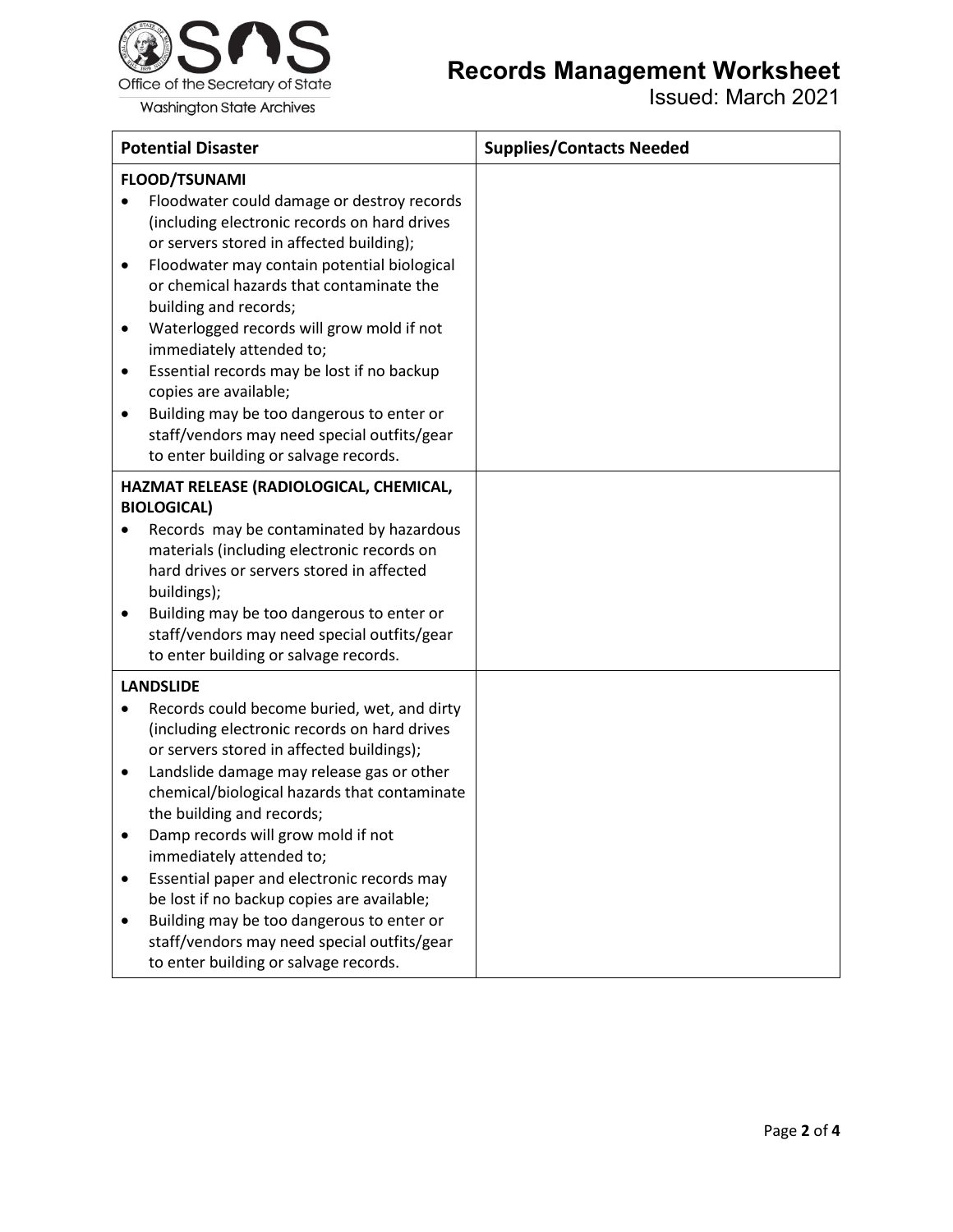

## **Records Management Worksheet**

Issued: March 2021

|             | <b>Potential Disaster</b>                                                                                                                                                                                                                                                                                                                                                                                                                                                                                                                                                                                                                                                              | <b>Supplies/Contacts Needed</b> |
|-------------|----------------------------------------------------------------------------------------------------------------------------------------------------------------------------------------------------------------------------------------------------------------------------------------------------------------------------------------------------------------------------------------------------------------------------------------------------------------------------------------------------------------------------------------------------------------------------------------------------------------------------------------------------------------------------------------|---------------------------------|
|             | <b>NUCLEAR PLANT LEAK/EXPLOSION</b><br>Records may be destroyed or too<br>contaminated to salvage (including<br>electronic records on hard drives or servers<br>stored in affected buildings);<br>Essential paper and electronic records may<br>be lost if no backup copies are available;<br>Building may be too dangerous to enter, or<br>staff/vendors may need special outfits/gear<br>to enter building or salvage records.                                                                                                                                                                                                                                                       |                                 |
|             | <b>PANDEMIC</b><br>Staff may need to work from home and<br>require remote access to records and work<br>applications;<br>Onsite workers may need access to personal<br>protective equipment (PPE) and disinfectant.                                                                                                                                                                                                                                                                                                                                                                                                                                                                    |                                 |
| ٠<br>٠<br>٠ | <b>PEST INFESTATION</b><br>Rodents, insects, or other pests may damage<br>or destroy records (including electronic<br>records on hard drives or servers stored in<br>affected buildings);<br>Paper records damaged by insects may need<br>to be frozen in order to fully halt the<br>infestation;<br>Rodents carry Hantavirus, which is dangerous<br>to humans. Staff/vendors need access to<br>gloves, masks, and other personal protective<br>equipment when handling rodent-damaged<br>records;<br>Records exposed to rodents should be<br>bagged separately and isolated (NOT frozen);<br>Essential paper and electronic records may<br>be lost if no backup copies are available. |                                 |
|             | ROBBERY/VIOLENT ATTACK<br>Intruders may damage, steal, or destroy<br>records (including electronic records on hard<br>drives or servers stored in affected buildings).                                                                                                                                                                                                                                                                                                                                                                                                                                                                                                                 |                                 |